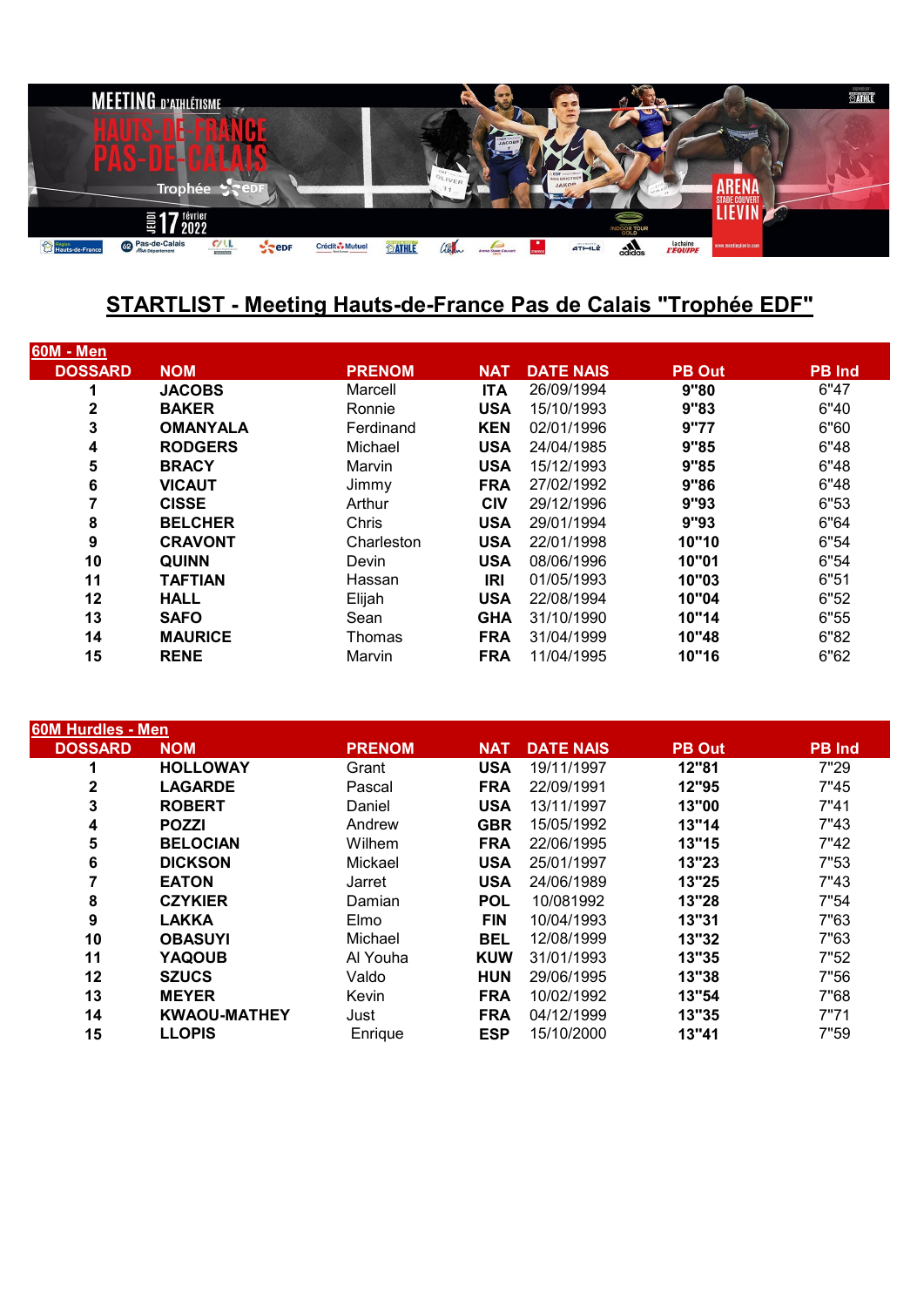|                           | <b>MEETING D'ATHLÉTISME</b>    |               |                      |                             |               |                           |                     |         | $\bullet$    |                            |                             |                       | $\overbrace{\text{SATE}}^{\text{optimal per}}$ |
|---------------------------|--------------------------------|---------------|----------------------|-----------------------------|---------------|---------------------------|---------------------|---------|--------------|----------------------------|-----------------------------|-----------------------|------------------------------------------------|
|                           |                                |               |                      |                             |               |                           |                     |         |              |                            |                             |                       |                                                |
|                           |                                |               |                      |                             |               |                           | LACOBS <sup>L</sup> |         |              |                            |                             |                       |                                                |
|                           | m                              |               |                      |                             |               | <b>COL</b><br>$O_{LIVER}$ |                     |         | INGEBRIGTSEN |                            |                             |                       |                                                |
|                           | <b>Trophée</b>                 | $\sim$        |                      |                             |               |                           |                     |         |              |                            |                             | <b>STADE COUVERT</b>  |                                                |
|                           | <b>7</b> février<br>$\bar{=}1$ |               |                      |                             |               |                           |                     |         |              | INDOOR TOUR                |                             | LIEVIN                |                                                |
| Région<br>Hauts-de-France | <b>Com</b> Pas-de-Calais       | $\frac{C}{C}$ | $\epsilon$ epr<br>a. | Crédit Mutuel<br>Not Europe | <b>EATHLE</b> | Ciercu                    | Arena Stade Couver  | Coatata | ATHLZ        | a <sub>di</sub> <b>das</b> | lachaine<br><b>L'EQUIPE</b> | www.meetinglievin.com |                                                |

| <u>800M - Men</u> |                          |               |            |                  |               |               |
|-------------------|--------------------------|---------------|------------|------------------|---------------|---------------|
| <b>DOSSARD</b>    | <b>NOM</b>               | <b>PRENOM</b> | <b>NAT</b> | <b>DATE NAIS</b> | <b>PB Out</b> | <b>PB Ind</b> |
|                   | <b>KSZCZOT</b>           | Adam          | <b>POL</b> | 02/09/1989       | 1'43"30       | 1'44"57       |
| 2                 | <b>GILES</b>             | Elliot        | <b>GBR</b> | 26/05/1994       | 1'44"05       | 1'43"63       |
| 3                 | <b>GARCIA</b>            | Mariano       | <b>ESP</b> | 25/09/1997       | 1'45"67       | 1'45"12       |
| 4                 | <b>TUWEI</b>             | Cornelius     | <b>KEN</b> | 24/05/1993       | 1'43"76       | 1'46"47       |
| 5                 | <b>NGENY</b>             | Elias         | <b>KEN</b> | 04/05/1996       | 1'43"84       | 1'47"51       |
| 6                 | <b>KIPRUTO</b>           | Collins       | <b>KEN</b> | 12/04/1994       | 1'43"95       | 1'45"86       |
| 7                 | <b>BEN</b>               | Adrian        | <b>ESP</b> | 04/08/1998       | 1'44"18       | 1'46"60       |
| 8                 | <b>NABIL</b>             | Oussama       | <b>MAR</b> | 18/02/1996       | 1'44"25       |               |
| 9                 | TUAL                     | Gabriel       | <b>FRA</b> | 09/04/1998       | 1'44"28       | 1'47"54       |
| 10                | <b>KRAMER</b>            | Andréas       | <b>SWE</b> | 13/04/1997       | 1'44"47       | 1'45"09       |
| 11                | <b>ROBERT</b>            | Benjamin      | <b>FRA</b> | 04/01/1998       | 1'44"53       | 1'46"06       |
| 12                | <b>VAN DIEPEN</b>        | Tony          | <b>NED</b> | 17/04/1996       | 1'44"82       | 1'46"97       |
| 13                | <b>CRESTAN</b>           | Elliot        | <b>BEL</b> | 22/02/1999       | 1'44"84       | 1'46"40       |
| 14                | <b>KIBET</b>             | Noah          | <b>KEN</b> | 12/04/2004       | 1'44"88       | 1'46"06       |
| 15                | <b>SMAILI</b>            | Mostafa       | <b>MAR</b> | 09/01/1997       | 1'44"90       | 1'45"96       |
| 16                | <b>TECUCEANU</b>         | Catalin       | <b>ROM</b> | 09/09/1999       | 1'44"93       | 1'47"43       |
| 17                | <b>KATIR</b>             | Nasredine     | <b>FRA</b> | 30/01/1995       | 1'45"52       | 1'47"28       |
| 18                | <b>SEVERIN</b>           | Romain        | <b>FRA</b> | 01/05/2001       | Pace          |               |
| 19                | <b><i>VERBRUGGHE</i></b> | David         | <b>FRA</b> | 16/07/1987       | Pace          |               |

| 1500M - Men    |                     |                 |            |                  |               |               |
|----------------|---------------------|-----------------|------------|------------------|---------------|---------------|
| <b>DOSSARD</b> | <b>NOM</b>          | <b>PRENOM</b>   | <b>NAT</b> | <b>DATE NAIS</b> | <b>PB Out</b> | <b>PB</b> Ind |
| л              | <b>INGEBRIGTSEN</b> | Jakob           | <b>NOR</b> | 19/09/2000       | 3'28"32       | 3'31"80       |
| 2              | <b>TEFERA</b>       | Samuel          | <b>ETH</b> | 23/10/1999       | 3'30"71       | 3'31"04       |
| 3              | <b>LEWANDOWSKI</b>  | Marcin          | <b>POL</b> | 13/06/1987       | 3'30"42       | 3'35"71       |
| 4              | <b>MISCHLER</b>     | <b>Baptiste</b> | <b>FRA</b> | 23/11/1997       | 3'32"42       | 3'38"85       |
| 5              | <b>ROSMYS</b>       | Michal          | <b>POL</b> | 13/03/1995       | 3'32"67       | 3'36"10       |
| 6              | <b>GRETHEN</b>      | Charles         | <b>LUX</b> | 02/06/1992       | 3'32"86       | 3'38"65       |
|                | <b>DEBJANI</b>      | Ismael          | <b>BEL</b> | 25/09/1990       | 3'33"06       | 3'36"38       |
| 8              | <b>FONTES</b>       | Ignacio         | <b>ESP</b> | 22/06/1998       | 3'33"27       | 3'36"89       |
| 9              | <b>ORDONEZ</b>      | Saul            | <b>ESP</b> | 10/04/1994       | 3'34"98       | 3'39"40       |
| 10             | <b>KETER</b>        | Vincent         | <b>KEN</b> | 11/03/2002       | 3'35"21       | 3'37"95       |
| 11             | <b>KASAYE</b>       | Adihana         | <b>ETH</b> | 2003             | 3'36"91       | 3'36"38       |
| 12             | <b>RANC</b>         | Julian          | <b>FRA</b> | 14/09/1996       | Pace          |               |
| 13             | <b>SOWINSKI</b>     | Erik            | <b>USA</b> | 21/12/1989       | Pace          |               |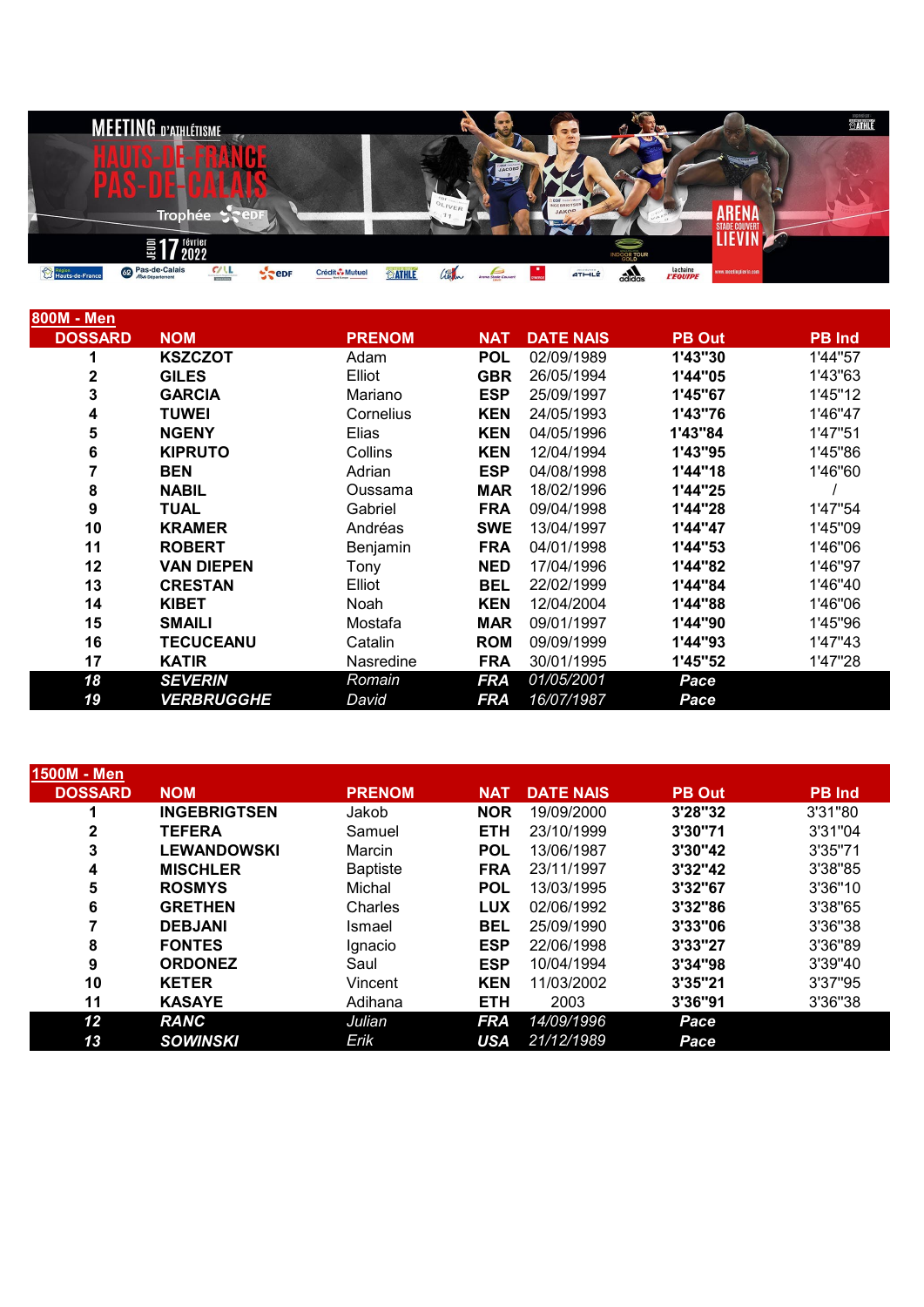|                           | <b>MEETING D'ATHLÉTISME</b>      |        |                  |                              |        |             |                     |              | $\mathfrak{D}$ $\mathfrak{S}$ |             |                             |                       | <b>EXATHLE</b> |
|---------------------------|----------------------------------|--------|------------------|------------------------------|--------|-------------|---------------------|--------------|-------------------------------|-------------|-----------------------------|-----------------------|----------------|
|                           |                                  |        |                  |                              |        |             |                     |              |                               |             |                             |                       |                |
|                           |                                  |        |                  |                              |        |             | JACOBS <sup>L</sup> |              |                               |             |                             |                       |                |
|                           | m                                |        |                  |                              |        | $O_{LIVER}$ |                     |              | <b>POF COMMANDER</b>          |             |                             |                       |                |
|                           | <b>Trophée</b>                   | $\sim$ |                  |                              |        |             |                     | <b>Black</b> | <b>JAKOP</b>                  |             |                             | <b>STADE COUVERT</b>  |                |
|                           | <b>7</b> <i>février</i><br>JEUDI |        |                  |                              |        |             |                     |              |                               | INDOOR TOUR |                             | LIEVIN                |                |
| Région<br>Hauts-de-France | Pas-de-Calais                    | C/UL   | $\zeta$ epr<br>◢ | Crédit Mutuel<br>Nord Europe | SATHLE | Cierun      | Arena Stade Couver  |              | ATHLZ                         | $a$ didas   | lachaine<br><b>L'EQUIPE</b> | www.meetinglievin.com |                |

| l2000M - Men   |                  |               |            |                  |                |                |
|----------------|------------------|---------------|------------|------------------|----------------|----------------|
| <b>DOSSARD</b> | <b>NOM</b>       | <b>PRENOM</b> | <b>NAT</b> | <b>DATE NAIS</b> | <b>PB Out</b>  | PB Ind.        |
|                | <b>KIPSANG</b>   | Abel          | <b>KEN</b> | 22/11/1996       | 3'29"56 (1500) | 3'36"23 (1500) |
|                | <b>HABZ</b>      | Azzedine      | <b>FRA</b> | 19/07/1993       | 3'31"74 (1500) | 3'39"16 (1500) |
| 3              | <b>ZELEKE</b>    | Samuel        | <b>ETH</b> | 09/03/1999       | 3'32"80 (1500) | 3'36"23 (1500) |
| 4              | <b>GRESSIER</b>  | Jimmy         | <b>FRA</b> | 04/05/1997       | 3'35"97 (1500) | 3'37"41 (1500) |
| 5              | <b>DENISSEL</b>  | Simon         | <b>FRA</b> | 22/05/1990       | 3'34"43 (1500) | 3'37"70 (1500) |
| 6              | <b>AKANKAM</b>   | Hicham        | <b>MAR</b> | 04/04/1998       | 3'35"85 (1500) |                |
|                | <b>FOPPEN</b>    | Mike          | <b>NED</b> | 29/11/1996       | 3'36"01 (1500) | 3'44"93 (1500) |
| 8              | <b>SZOGI</b>     | Istvan        | <b>HUN</b> | 12/09/1995       | 3'36"63 (1500) | 3'37"55 (1500) |
| 9              | <b>BEDRANI</b>   | Djilali       | <b>FRA</b> | 01/10/1993       | 3'37"71 (1500) | 3'40"27 (1500) |
| 10             | <b>THORWIRTH</b> | Maximilian    | <b>ALL</b> | 09/01/1995       | 3'39"66 (1500) | 3'38"72 (1500) |
| 11             | <b>VERHEYDEN</b> | Ruben         | <b>BEL</b> | 22/12/2000       | 3'39"44 (1500) | 3'40"90 (1500) |
| 12             | <b>BODENA</b>    | Tolesa        | <b>ETH</b> | 18/02/2000       |                |                |
| 13             | <b>TEGEGN</b>    | Hailemariyam  | <b>ETH</b> | 22/02/1997       |                |                |
| 14             | <b>SIME</b>      | Abrham        | <b>ETH</b> | 07/11/2001       |                |                |
| 15             | <b>KIPRUGUT</b>  | Boaz          | <b>KEN</b> | 18/05/1998       | Pace           |                |
| 16             | <b>KISS</b>      | Gergo         | <b>HUN</b> | 24/07/1995       | Pace           |                |

| 3000M - Men    |                |                 |            |                  |                    |               |
|----------------|----------------|-----------------|------------|------------------|--------------------|---------------|
| <b>DOSSARD</b> | <b>NOM</b>     | <b>PRENOM</b>   | <b>NAT</b> | <b>DATE NAIS</b> | <b>PB Out</b>      | <b>PB</b> Ind |
|                | <b>BAREGA</b>  | Selemon         | <b>ETH</b> | 20/01/2000       | 12'43"02           | 7'26"10       |
| 2              | <b>WALE</b>    | Getnet          | <b>ETH</b> | 16/07/2000       | 12'53"28           | 7'24"98       |
| 3              | <b>GIRMA</b>   | Lamecha         | <b>ETH</b> | 26/11/2000       | 8'01"36 (3000 ste) | 7'27"98       |
| 4              | <b>KATIR</b>   | Mohamed         | <b>ESP</b> | 17/02/1998       | 12'50"79           | 7'35"29       |
| 5              | <b>KIMELI</b>  | <b>Nicholas</b> | <b>KEN</b> | 29/09/1998       | 12'51"78           |               |
| 6              | <b>BALEW</b>   | <b>Birhanu</b>  | <b>BRN</b> | 27/02/1996       | 12'56"26           | 7'34"58       |
|                | <b>KROP</b>    | Jacob           | <b>KEN</b> | 04/06/2001       | 7'30"07            | 7'38"15       |
| 8              | <b>MELAK</b>   | Nibret          | <b>ETH</b> | 09/10/1999       | 12'54"22           |               |
| 9              | <b>HAY</b>     | Hugo            | <b>FRA</b> | 28/03/1997       | 13'10"95           | 7'47"30       |
| 10             | <b>MOHUMED</b> | Mohamed         | <b>ALL</b> | 24/03/1999       | 13'17"04           | 7'41"35       |
| 11             | <b>GIRMA</b>   | Mamo            | <b>ETH</b> | 17/01/2000       |                    |               |
| 12             | <b>ALMGREN</b> | Andreas         | <b>SWE</b> | 12/06/1995       | 7'41"72            | 7'41"60       |
| 13             | <b>BIBIC</b>   | Elzan           | <b>SRB</b> | 08/01/1999       | 7'39"45            | 7'44"62       |
| 14             | <b>TEKLU</b>   | Aftu            | <b>ETH</b> | 26/05/1995       | 7'39"62            |               |
| 15             | <b>AZIZE</b>   | Melkeneh        | <b>ETH</b> | 01/01/2005       | Pace               |               |
| 16             | <b>GERVAIS</b> | Arthur          | <b>FRA</b> | 28/02/2000       | Pace               |               |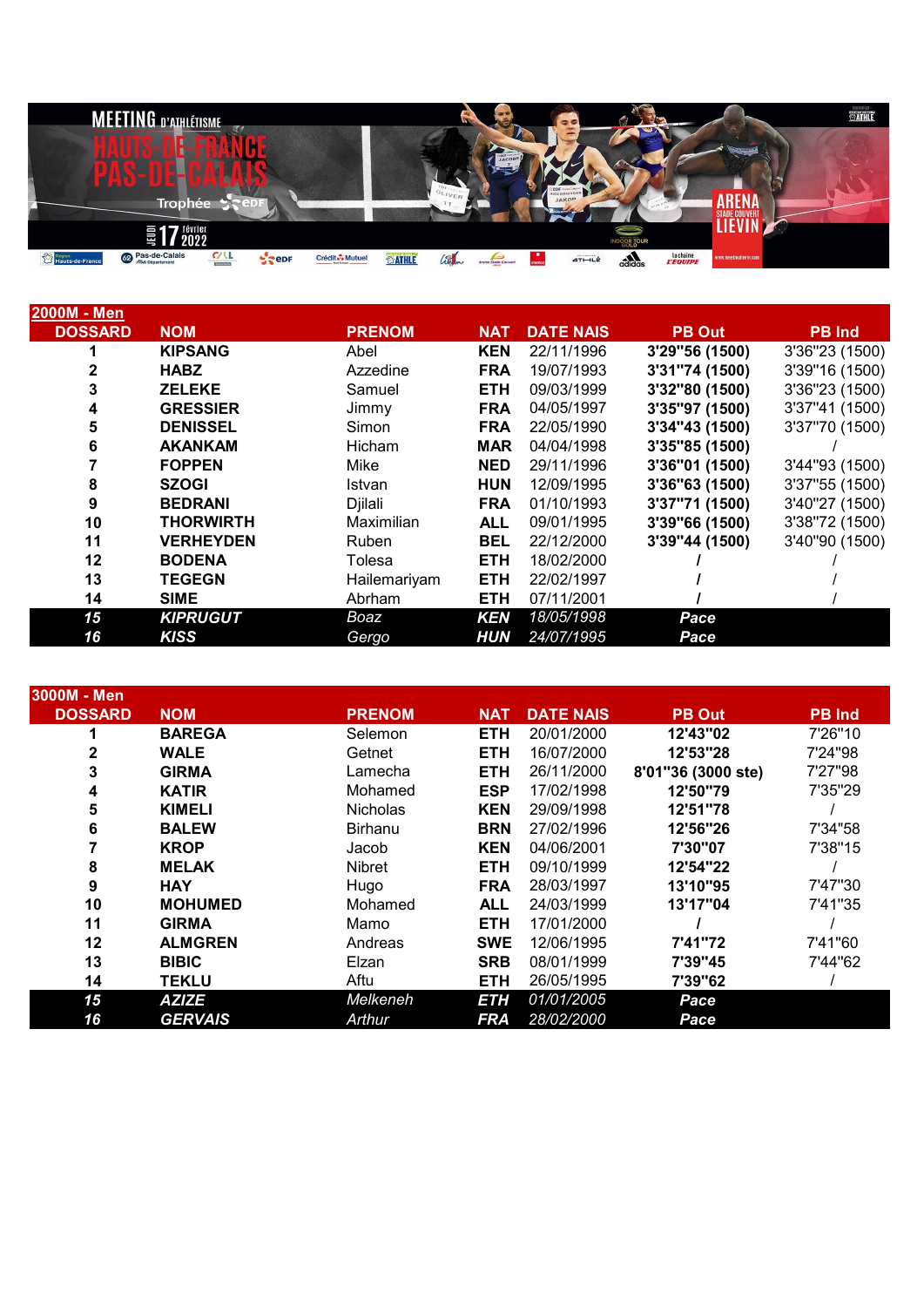

| <b>Pole Vault - Men</b> |                   |               |            |                  |               |               |
|-------------------------|-------------------|---------------|------------|------------------|---------------|---------------|
| <b>DOSSARD</b>          | <b>NOM</b>        | <b>PRENOM</b> | <b>NAT</b> | <b>DATE NAIS</b> | <b>PB Out</b> | <b>PB</b> Ind |
|                         | <b>NILSEN</b>     | Chris         | <b>USA</b> | 13/01/1998       | 5.97          | 6.02          |
| $\mathbf{2}$            | <b>BRAZ</b>       | Thiago        | <b>BRA</b> | 16/12/1993       | 6.03          | 5.93          |
| 3                       | <b>LISEK</b>      | Piotr         | <b>POL</b> | 16/08/1996       | 6.02          | 6.00          |
| 4                       | <b>OBIENA</b>     | Ernest        | <b>PHI</b> | 17/11/1995       | 5.93          | 5.86          |
| 5                       | <b>WOOTEN</b>     | Jacob         | <b>USA</b> | 22/04/1997       | 5.90          | 5.81          |
| 6                       | <b>LUDWIG</b>     | Matt          | <b>USA</b> | 05/07/1996       | 5.90          | 5.85          |
|                         | <b>VLOON</b>      | Menno         | <b>NED</b> | 11/04/1994       | 5.85          | 5.96          |
| 8                       | <b>MARSCHALL</b>  | Kurtis        | <b>AUS</b> | 25/04/1997       | 5.82          | 5.87          |
| 9                       | <b>LAVILLENIE</b> | Valentin      | <b>FRA</b> | 16/07/1991       | 5.82          | 5.80          |
| 10                      | <b>KARALIS</b>    | Emmanouil     | <b>GRE</b> | 20/10/1999       | 5.80          | 5.80          |
| 11                      | <b>KOPPELAAR</b>  | Rutger        | <b>NED</b> | 01/05/1993       | 5.80          | 5.75          |
| 12                      | <b>SENE</b>       | Alioune       | <b>FRA</b> | 03/02/1996       | 5.73          | 5.74          |
|                         |                   |               |            |                  |               |               |

| <b>Triple Jump - Men</b> |                 |                |            |                  |               |               |
|--------------------------|-----------------|----------------|------------|------------------|---------------|---------------|
| <b>DOSSARD</b>           | <b>NOM</b>      | <b>PRENOM</b>  | <b>NAT</b> | <b>DATE NAIS</b> | <b>PB Out</b> | <b>PB</b> Ind |
|                          | <b>TRIKI</b>    | Yasser         | <b>ALG</b> | 24/03/1997       | 17.43         | 17.12         |
| 2                        | <b>MARTINEZ</b> | Lazaro         | <b>CUB</b> | 03/11/1997       | 17.28         |               |
| 3                        | <b>HEB</b>      | Max            | <b>ALL</b> | 13/07/1996       | 17.20         | 17.52         |
| 4                        | <b>COMPAORE</b> | Benjamin       | <b>FRA</b> | 05/08/1987       | 17.48         | 17.14         |
| 5                        | <b>BABAYEV</b>  | Nazim          | <b>AZE</b> | 08/10/1997       | 17.18         | 17.29         |
| 6                        | <b>LIPSANEN</b> | Simo           | <b>FIN</b> | 13/09/1995       | 17.14         | 16.98         |
|                          | <b>PANTAZIS</b> | Andréa         | <b>GRE</b> | 04/06/2000       | 16.86         | 16.79         |
| 8                        | <b>GOGOIS</b>   | Anael - Thomas | <b>FRA</b> | 24/06/2000       | 16.69         | 16.53         |
|                          |                 |                |            |                  |               |               |

| <b>60M Hurdles - Women</b> |                     |               |            |                  |               |               |
|----------------------------|---------------------|---------------|------------|------------------|---------------|---------------|
| <b>DOSSARD</b>             | <b>NOM</b>          | <b>PRENOM</b> | <b>NAT</b> | <b>DATE NAIS</b> | <b>PB Out</b> | <b>PB</b> Ind |
|                            | <b>SAMBA-MAYELA</b> | Cyrena        | <b>FRA</b> | 31/10/2000       | 12"73         | 7"84          |
| 2                          | <b>CHARLTON</b>     | Devynne       | <b>BAH</b> | 26/11/1995       | 12"61         | 7"89          |
| 3                          | <b>HERMAN</b>       | Elvira        | <b>BLR</b> | 09/01/1997       | 12"62         | 7"91          |
| 4                          | <b>KOZAK</b>        | Luca          | <b>HUN</b> | 01/06/1996       | 12"71         | 7"97          |
| 5                          | <b>BOGLIOLO</b>     | Luminosa      | <b>ITA</b> | 03/07/1995       | 12"75         | 7"99          |
| 6                          | <b>HURSKE</b>       | Reetta        | <b>FIN</b> | 15/05/1995       | 12"78         | 7"96          |
|                            | <b>NEZIRI</b>       | Nooralotta    | <b>FIN</b> | 09/11/1992       | 12"81         | 7"91          |
| 8                          | <b>SICIARZ</b>      | Klaudia       | <b>POL</b> | 15/03/1998       | 12"82         | 7"95          |
| 9                          | <b>PLOTITSYNA</b>   | Hanna         | <b>UKR</b> | 01/01/1987       | 12"89         | 7"92          |
| 10                         | DI LAZZARO          | Elisa         | <b>ITA</b> | 05/06/1998       | 12"90         | 8"11          |
| 11                         | <b>KEREKES</b>      | Greta         | <b>HUN</b> | 09/10/1992       | 12"93         | 8"02          |
| 12                         | <b>BAPTE</b>        | Laeticia      | <b>FRA</b> | 08/02/1999       | 13"06         | 7"93          |
| 13                         | <b>LETT</b>         | Pauline       | <b>FRA</b> | 08/10/1991       | 13"13         | 8"12          |
| 14                         | <b>RAUSH</b>        | Victoria      | <b>LUX</b> | 26/06/1996       | 13"84         | 8"23          |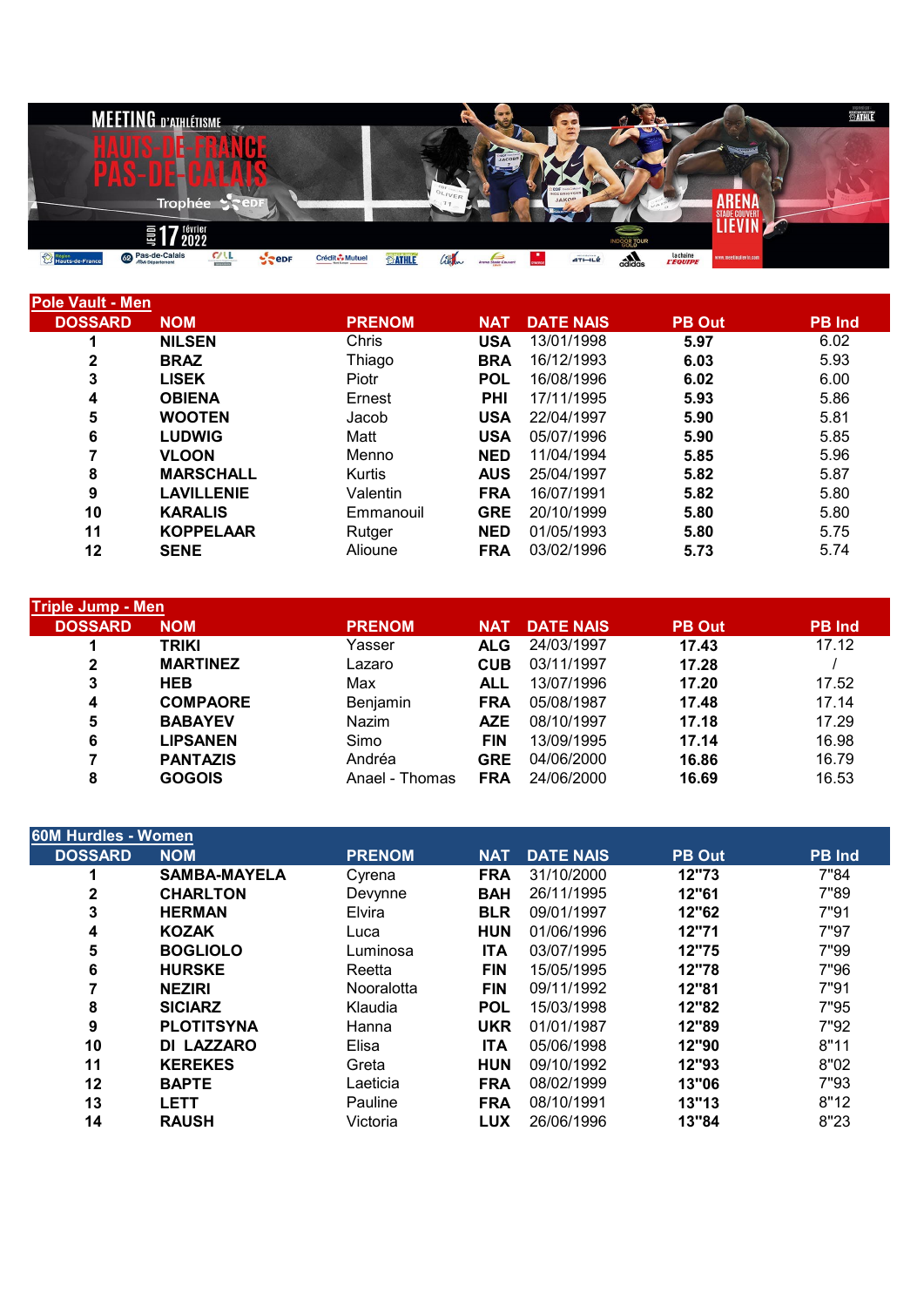

| 800M - Women'  |                 |               |            |                  |               |               |
|----------------|-----------------|---------------|------------|------------------|---------------|---------------|
| <b>DOSSARD</b> | <b>NOM</b>      | <b>PRENOM</b> | <b>NAT</b> | <b>DATE NAIS</b> | <b>PB Out</b> | <b>PB</b> Ind |
|                | <b>GOULE</b>    | Natoya        | <b>JAM</b> | 30/03/1991       | 1'56"15       | 1'59"13       |
| 2              | <b>NAKAAYI</b>  | Halimah       | <b>UGA</b> | 16/10/1994       | 1'58"03       | 1'59"55       |
| 3              | <b>FREWEYNI</b> | Hailu         | <b>ETH</b> | 12/02/2001       | 1'57"57       | 2'05"19       |
| 4              | <b>HYNNE</b>    | Hedda         | <b>NOR</b> | 13/03/1990       | 1'58"10       | 2'00"92       |
| 5              | <b>CICHOCKA</b> | Angelika      | <b>POL</b> | 15/03/1988       | 1'58"41       | 2'00"37       |
| 6              | <b>HOFFMANN</b> | Lore          | <b>SUI</b> | 25/07/1996       | 1'58"50       | 2'01"25       |
|                | <b>YARIGO</b>   | <b>Noelie</b> | <b>BEN</b> | 26/12/1985       | 1'59"12       | 2'01"01       |
| 8              | <b>NALYANYA</b> | Eglay         | <b>KEN</b> | 28/05/1996       | 2'00"28       | 2'00"42       |
| 9              | <b>ANAIS</b>    | Cinthia       | <b>FRA</b> | 18/01/1988       | 2'00"60       | 2'00"49       |
| 10             | <b>TIGEST</b>   | Girma         | <b>ETH</b> | 12/07/1993       | 2'02"6 (Alt)  | 2'01"68       |
| Pace           | <b>KORIR</b>    | Naomi         | <b>KEN</b> | 01/09/1998       | Pace          |               |

| Mile - Women   |                   |                 |            |                  |               |               |
|----------------|-------------------|-----------------|------------|------------------|---------------|---------------|
| <b>DOSSARD</b> | <b>NOM</b>        | <b>PRENOM</b>   | <b>NAT</b> | <b>DATE NAIS</b> | <b>PB Out</b> | <b>PB</b> Ind |
|                | <b>TSEGAY</b>     | Gudaf           | <b>ETH</b> | 23/06/1997       | 3'54"38       | 3'53"09       |
| 2              | <b>EMBAYE</b>     | Axumawit        | <b>ETH</b> | 18/10/1994       | 3'59"02       | 4'02"12       |
| 3              | <b>NANYONDO</b>   | Winnie          | <b>UGA</b> | 23/08/1993       | 3'59"56       | 4'04"25       |
| 4              | <b>TIGIST</b>     | Ketema          | <b>ETH</b> | 15/09/1998       | 4'00"91       | 4'07"40       |
| 5              | <b>KUIVISTO</b>   | Sara            | <b>FRA</b> | 17/08/1991       | 4'02"35       | 4'11"42       |
| 6              | <b>GUERRERO</b>   | Esther          | <b>ESP</b> | 07/02/1990       | 4'02"41       | 4'07"47       |
|                | <b>FLEURY</b>     | Aurore          | <b>FRA</b> | 04/12/1993       | 4'03"35       | 4'10"09       |
| 8              | <b>JEBITOK</b>    | Edinah          | <b>KEN</b> | 10/11/2001       | 4'03"46       | 4'09"46       |
| 9              | <b>HERMANSSON</b> | Hanna           | <b>SWE</b> | 18/05/1999       | 4'07"07       |               |
| 10             | <b>TESFAY</b>     | Wezam           | <b>ETH</b> | 03/01/2005       | 4'07"86       | 4'11"44       |
| 11             | <b>APRILE</b>     | Giulia          | <b>ITA</b> | 11/10/1995       | 2'05"74       | 4'11"65       |
| 12             | <b>DESTA</b>      | <b>Netsanet</b> | <b>ETH</b> | 26/10/2000       | 1'59"39       | 4'10"32       |
| 13             | <b>MESHESHA</b>   | Hirut           | <b>ETH</b> | 20/01/2001       | Pace          |               |
| 14             | <b>LEMIESZ</b>    | Aneta           | <b>POL</b> | 17/01/1991       | Pace          |               |